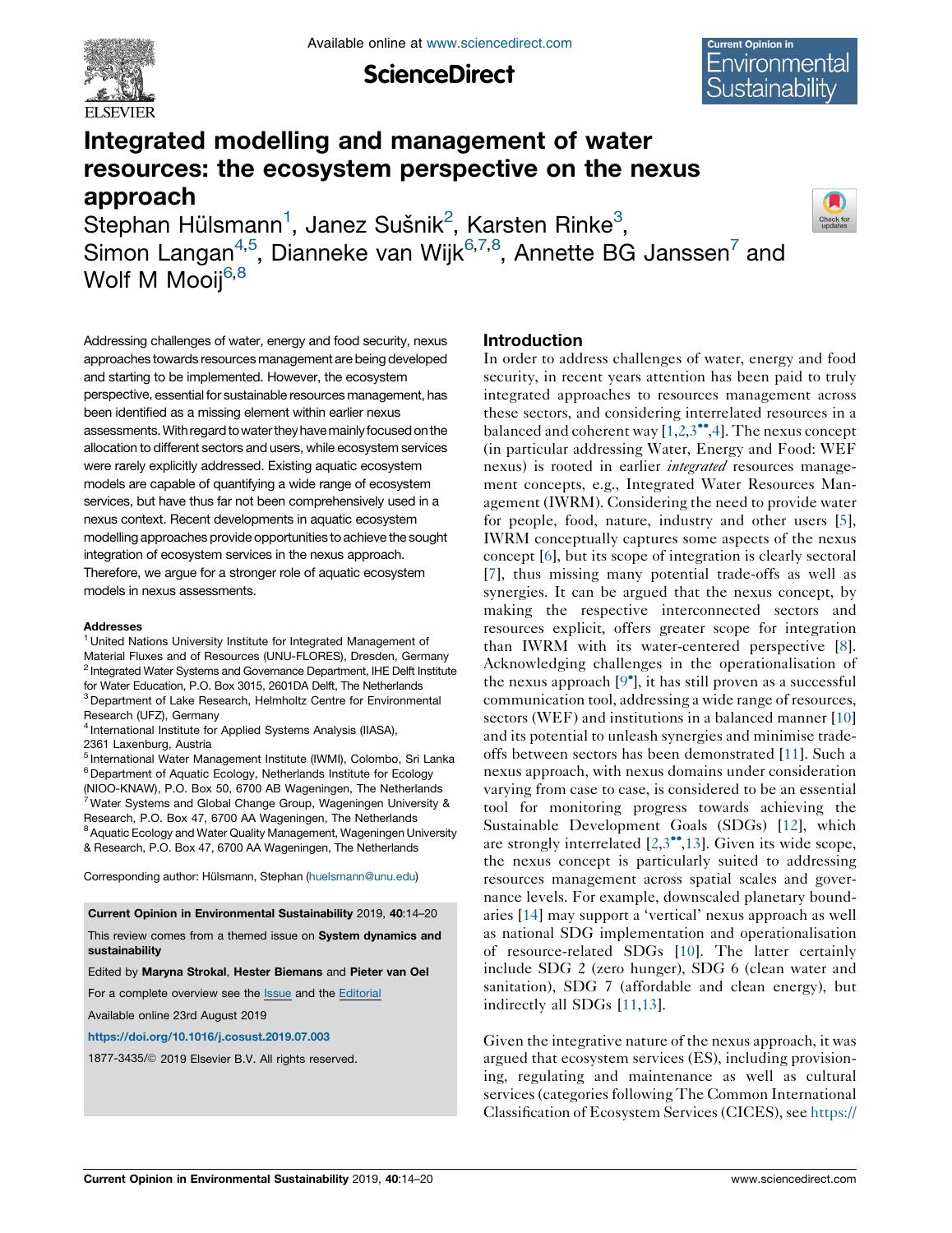[cices.eu/](https://cices.eu/)) have to be considered as central elements in nexus assessments [\[9](#page-5-0)<sup>°</sup>,15<sup>°</sup>[,16](#page-5-0)]. From a resources perspective, ES are obviously essential for any *integrated* management approach in order to consider all dimensions of sustainability as they provide the basic resource base on which society develops. This holds in particular for the WEF nexus, where the equitable allocation of water resources between these sectors has to integrate knowledge on ES provided by rivers, lakes, wetlands and aquifers, given that the provision of water both in terms of quantity and quality relies on them [\[17](#page-5-0)]. Such services include [\[18](#page-5-0)]:

Provisioning services:

- Water provision at a distinct quality, depending on its use;
- Biomass production, including fish production (with food and economic implications);

Regulating and maintenance services:

- Self-purification by mineralisation of organic compounds;
- $\bullet$  Nutrient retention of N and P (i.e. lowering nutrient loading towards downstream rivers and coasts/estuaries;
- Carbon sequestration;
- Buffering capacity for extreme events (floods and droughts)
- Nutrient recycling, enabling biomass production;

## Cultural services:

• Touristic, recreational and religious services, implying sufficient water quantity and quality.

One common concern about earlier integrated resources management approaches was that the ecosystem dimension was neglected (e.g. Ref. [\[19](#page-5-0)] with regard to IWRM) and this has similarly been concluded for the nexus [\[20](#page-5-0)]. The need for including the ecosystem perspective in the nexus has been emphasised by several studies, but mostly on a rather general and conceptual level [\[9](#page-5-0) ,15 [,16](#page-5-0)]. For the WEF nexus, often explicitly termed a security nexus, provisioning services are obviously essential and a matrix framework linking them with life cycle assessment of food production was recently proposed [15 ]. As soon as resources (i.e. water) quality gets into focus, regulating as well as cultural services have to be considered. To be able to do this in a systematic way, ES and the respective processes need to be reflected in modelling tools used in nexus assessments ([Figure](#page-2-0) 1). From the (aquatic) ecosystem perspective a large number of modeling tools are available to support management [[21\]](#page-5-0), but these models have thus far not been used in nexus assessments.

In this paper, therefore, we explore the interrelations between the nexus approach and ecosystem management from both perspectives. Our basic hypothesis is that there is a division between scientific communities focusing on either a nexus approach or on aquatic ecosystem management – linking to and rooted in IWRM. After briefly reflecting on the need for appropriate modelling tools, we take a closer look at current examples of nexus-oriented and ecosystem-based modelling approaches to explore how close or separate both lines of research and the respective communities are. We then provide a perspective on how to close this gap in order to proceed towards modelling tools which better reflect nexus-oriented and sustainable resources management with a focus on water – as related to food and energy security.

# Coverage of ecosystem services in current nexus modelling

Several studies point out the need for appropriate nexus tools which would enable the integrative assessment of the considered nexus interlinkages under study  $[9^{\bullet}, 24^{\bullet \bullet}, 25, 26]$  $[9^{\bullet}, 24^{\bullet \bullet}, 25, 26]$  $[9^{\bullet}, 24^{\bullet \bullet}, 25, 26]$ . Following a systems approach, such tools are essential for understanding complex systems, for scenario analysis and supporting decision making. See, for example, the case of the water–land-use-energy nexus in Mauritius  $[20]$  $[20]$  to assess energy and land-use scenarios and their interrelations with water demand and GHG emissions, or the case of the Hehuang region in China, in which the water, power, and environmental systems were analysed using a system dynamics approach [\[27\]](#page-5-0), further examples are given in Ref. [\[11](#page-5-0)]. In general, there is a high and increasing diversity of nexus modelling tools and approaches. These range from specifically designed nexus tools, modelling frameworks combining several tools which individually focus on a specific nexus node (e.g. water, land-use or energy), to individual applications of single models or (loose) combinations of models. While reviewing nexus methods and tools used in previous studies, a number of specifically designed nexus tools were analysed and evaluated [\[28,29](#page-5-0)]. All of them, however, were found to have serious limitations in terms of applicability, ease of use and feasibility due to data limitations. Similarly, Albrecht et al.  $[24\text{ }^{\bullet\bullet}]$  $[24\text{ }^{\bullet\bullet}]$  $[24\text{ }^{\bullet\bullet}]$  found that most modelling tools used so far in nexus studies actually fail to cover the interlinkages between sectors and resources in a comprehensive way, ES being among those missing elements. With regard to coverage of ES, this was found to be basically restricted to (terrestrial) biomass production in several and water provisioning in some of the evaluated tools. Below we provide a brief review of ongoing nexus initiatives which focus on designing or improving nexus modelling tools, particularly asking how far ES are covered and addressed. Modelling tools extensively discussed in earlier reviews  $[24^{\bullet\bullet}, 28, 29]$  $[24^{\bullet\bullet}, 28, 29]$  $[24^{\bullet\bullet}, 28, 29]$  will not be considered here.

Several ongoing projects and initiatives are currently active in developing nexus tools, see for instance the nexus cluster [\(https://www.nexuscluster.eu/\)](https://www.nexuscluster.eu/). Some of the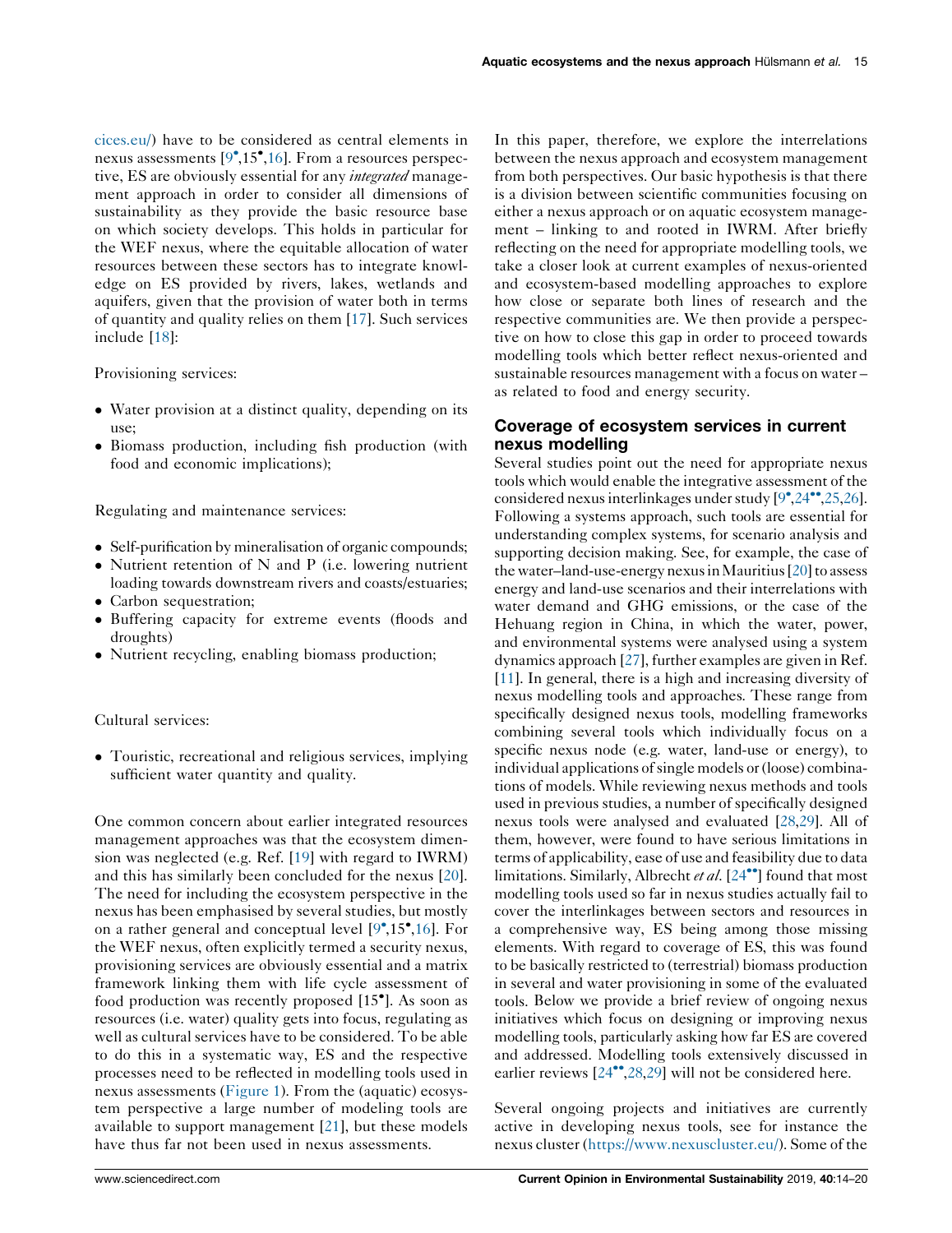<span id="page-2-0"></span>



Current and envisioned consideration of ecosystem services (ES) in nexus modelling approaches and the link to aquatic ecosystem models (AEMs). Putting ES in the center of the nexus had been proposed before [\[22,23\]](#page-5-0); here, we argue that with regard to water-related ES, AEMs, or parts thereof, can be used to achieve this via multiple approaches.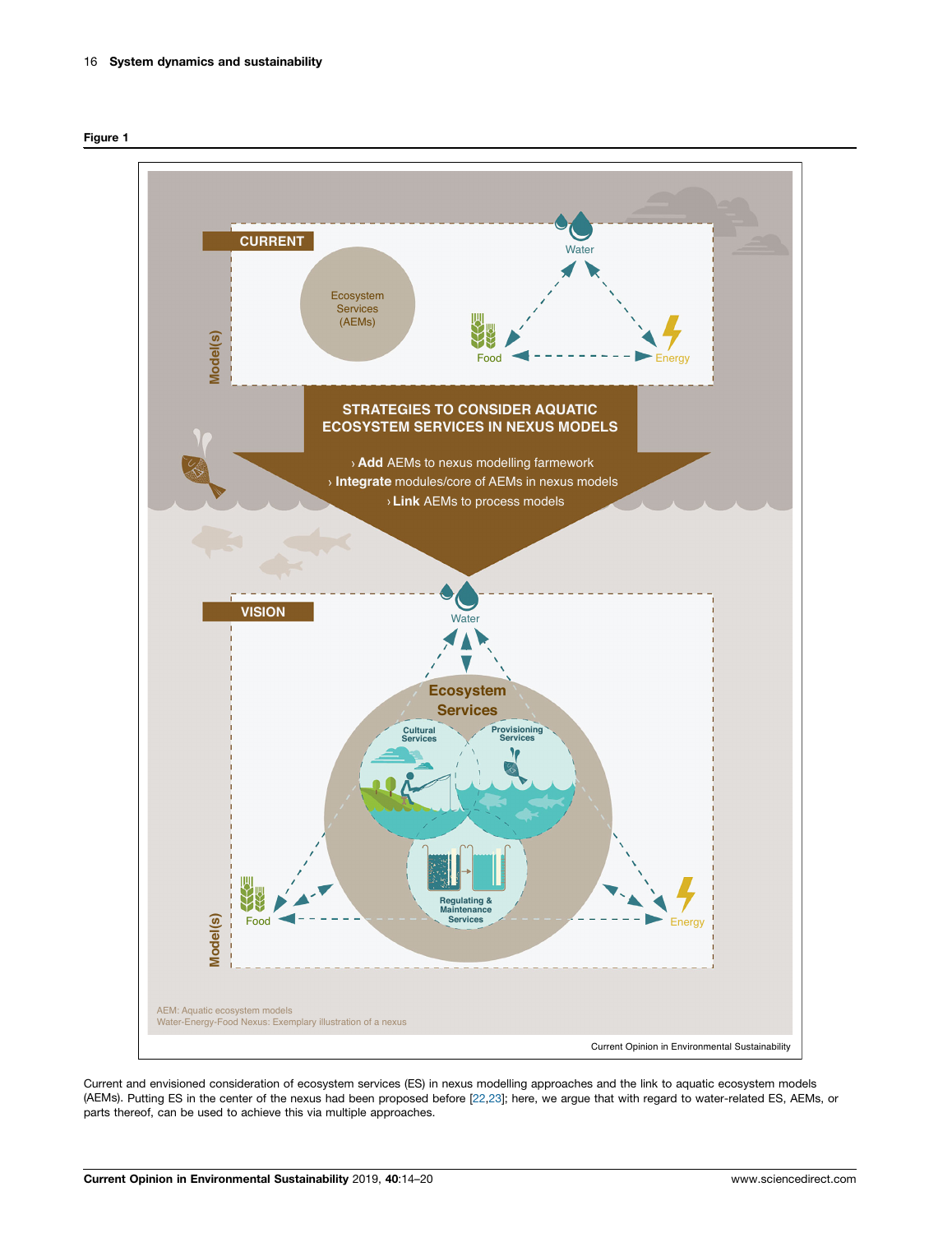projects explicitly mention ES to be included in new tools which are, however, not available yet. Among the projects included in the nexus cluster, the ongoing EC H2020 project 'Sustainable Integrated Management FOR the NEXUS of water–land–food–energy–climate for a resource-efficient Europe' (SIM4NEXUS, [www.](http://www.sim4nexus.eu) [sim4nexus.eu\)](http://www.sim4nexus.eu) aims at integrated modelling across five nexus domains (water, energy, land, food and climate) and accounting for nexus-relevant policy targets, objectives and measures in 12 case studies ranging in scale from local to global. Key outputs include a comprehensive policy coherence analysis for the 12 cases, nexus trajectories to 2050 based on locally relevant policy objectives, and a suite of serious games [[30\]](#page-6-0) – one for each case study. The modelling effort in SIM4NEXUS integrates outputs from a number of 'thematic models' (e.g. energy models, crop models), together with local statistical data and policy analysis for each of the five nexus domains under consideration. While very complex (aquatic) ecosystems and their services are not explicitly modelled within the project, some parameters are implicitly captured in some case studies (e.g. indicators on water quality, nutrient loads from land). However, this was not done in a consistent manner, nor across all the case studies, and neither were ecosystem impacts such as the potential impact to biodiversity accounted for because of the (different) scope of the project.

The initiative on Integrated Solutions for Water, Energy, and Land (ISWEL, see [http://www.iiasa.ac.at/web/home/](http://www.iiasa.ac.at/web/home/research/iswel/ISWEL.html) [research/iswel/ISWEL.html\)](http://www.iiasa.ac.at/web/home/research/iswel/ISWEL.html), used an integrated modelling approach that takes into account multiple global climate change and socio-economic development scenarios. Areas of potential conflict between a range of indicators representing sectoral interests of water, energy and land were identified at global [[31\]](#page-6-0) and regional scale [\[32](#page-6-0)]. Of the 14 indicators used, seven indicators – to differing degrees – relate to ES, namely: non-renewable groundwater abstraction; drought and peak flow intensities; seasonality; environmental flow exploitation; habitat degradation and nitrogen leaching. As of now, however, options to address ES in these modelling approaches have not been fully exploited. Among those examples provided in Ref. [\[11](#page-5-0)] some address provisioning services in terms of agricultural production, but none explicitly covers ES, let alone aquatic ES. Selected land-based ES were also considered in a new tool which focuses on WEF nexus simulations at the local scale [\[33](#page-6-0)]. A recent plea to consider 'nature' in the WEF nexus [\[34](#page-6-0)] focused on nitrate removal in wetlands as an indicator of water quality regulation but did not consider ES in a more comprehensive way.

# The current use of aquatic ecosystem models in nexus context

Aquatic ecosystem models(AEMs) originated from studies on eutrophication and were firstly developed in the 1970s. The major goal of AEMs during that time was to provide quantitative tools for predicting the responses of lakes and reservoirs to nutrient loading, the definition of critical loading levels, and the evaluation of alternative eutrophication control measures [[35\]](#page-6-0). While being kept rather simple initially, many AEMs are nowadays designed as complex system models with respect to their physical representation (1D, 2D, 3D) and the ecosystem architecture including detailed routines for representing trophic interactions, community dynamics, and biogeochemical cycling [\[36](#page-6-0)]. Modern AEMs demand detailed input data for meteorological conditions as well asinflow volumes and nutrient loadings from the water bodies' catchment and therefore can be linked to atmospheric or hydrological models. This enables the integration of AEMs into wider model systems at the landscape scale [37<sup>°</sup>] in order to assess the interaction between land use (including food production), energy production (which links strongly to water demand and quality) climate change, and aquatic ecosystem dynamics. Several examples of AEM integrations into larger scale models were provided recently [37<sup>°</sup>[,38](#page-6-0),[39\]](#page-6-0). These examples link catchment models with AEMs and by that establish a model system that consistently simulates water and nutrient fluxes from the catchment into the lake, as well as the corresponding ecosystem and water quality dynamics within the receiving lake. Model resultsfor Lake Beyşehir, the largest freshwater lake in Turkey, suggest that lower nutrient loading will be an option to at least partly offset the negative effects of warming [\[38](#page-6-0)], confirming conclusions from earlier studies [[40](#page-6-0),[41\]](#page-6-0). Interestingly, while Bucak *et al.* [[38\]](#page-6-0) and Li *et al.* [[39\]](#page-6-0) highlight the integrative nature of their work (and the need for this), they do not put this into the context of the ongoing nexus debate. Similarly, a recent study coupling land-based ecosystem modelling to a hydraulic model (a land–water nexus), did not provide any relation to the current nexus debate [\[42](#page-6-0)]. This is another indication that the postulated divide between 'ecosystem modellers' and the 'nexus community' indeed exists.

## The way forward

Acknowledging the earlier studies that stress the need to integrate ES in nexus assessments, we found that thus far such integration is only rudimentarily implemented in existing nexus modelling tools. We, therefore, see many opportunities to make use of AEMs in the nexus context using the following approaches (see also [Figure](#page-2-0) 1):

- 1 Addition of AEMs to a nexus modelling framework to contribute to the incorporation of specific ES;
- 2 Integrating modules or the core of AEMs quantifying specific ES – into existing or newly developed nexus models;
- 3 Linking AEMs to process models addressing, for example, land-use, crop production, soil erosion, water yield and so on in a watershed, to contribute to a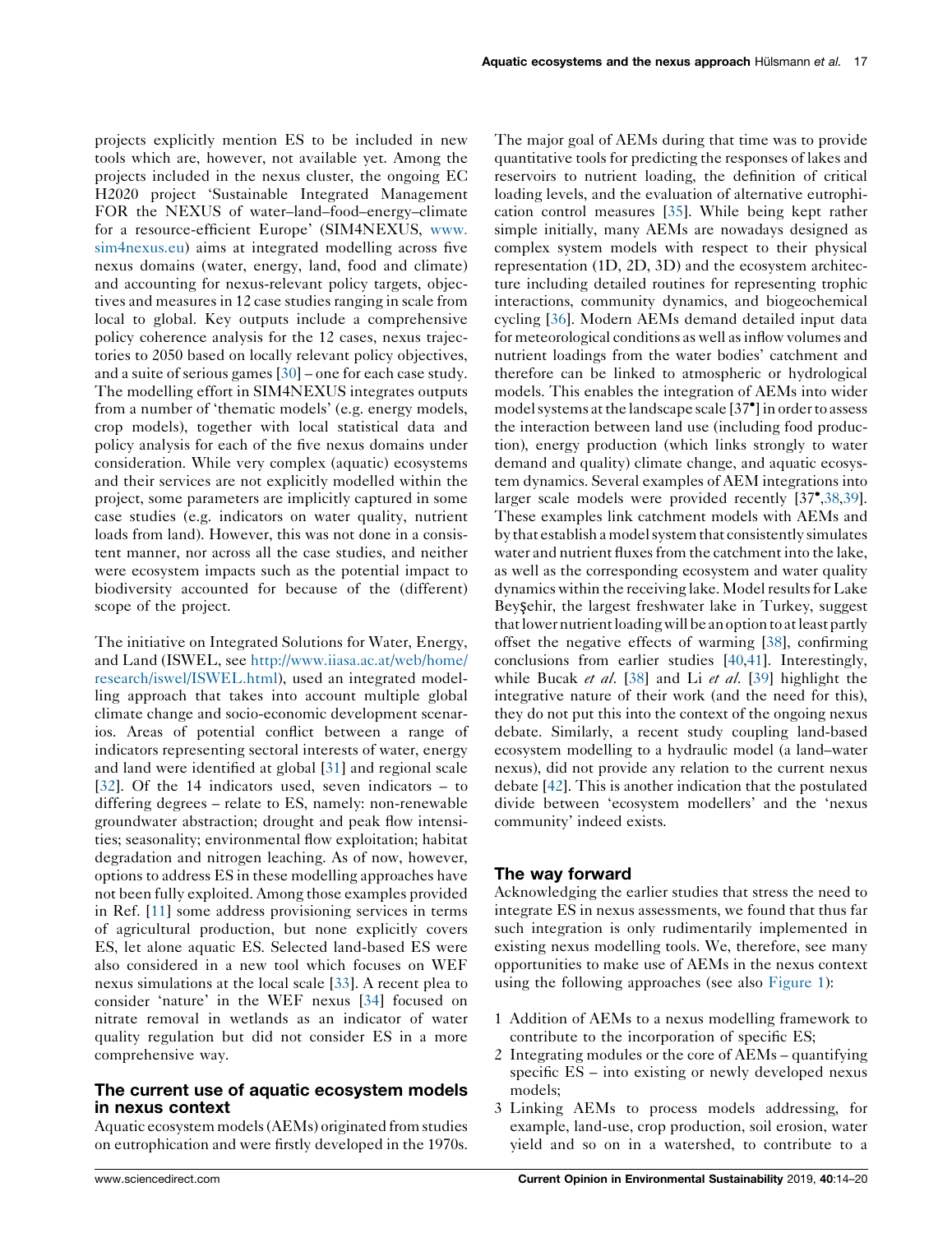comprehensive analysis of the nexus of water, soil/land, biomass production (food, bioenergy).

We have not been able to find examples of the first approach, but ongoing initiatives to improve AEMs in terms of applicability, user-friendliness, openness, and new implementations in commonly used programming languages such as R [\(https://www.r-project.org\)](https://www.r-project.org) or facilitating conversions by using a database approach [\[43](#page-6-0)] will increase opportunities for such developments and reduce obstacles related to model complexity. Conversely, new nexus tools and modelling frameworks currently under development will also increase the potential for linking with AEMs or core parts thereof. For the second option, there are first examples available as discussed above, as well as ongoing initiatives, for example, the approach in SIM4NEXUS could be adopted and/or extended to include ecosystems by linking the water, agricultural and land sectors to aquatic ecosystem models in order to assess impacts arising from changes in land use patterns in a more explicit and robust manner. Policy targets related to ecosystems and biodiversity could be accounted for in a similar manner, again allowing one to explore the potential impact of such policy decisions on (aquatic) ecosystems using relevant indicators, which themselves can link to SDG goals. Not necessarily requiring the full complexity of AEMs, just considering specific processes or outputs related to specific ES can be sufficient for a well-defined nexus case. The third option also seems promising since some examples mentioned in the section on AEMs already point into this direction, being highly relevant for the WEF nexus, although originally not conceptually framed as nexus projects. This points to a non-technical issue needed to advance the inclusion of ES into the nexus approach: enhanced interaction between the scientific disciplines and communities working on nexus issues or on ecosystem management.

For the integration of AEMs within a wider nexus analysis, a number of requirements need to be met. Obviously, the AEM must produce output that is useful in the scientific and social context and the context must provide the input necessary for the nexus model. Such output will depend on the specific nexus study and will have to be defined for each case. Potential examples related to water and food provisioning include nutrient loads, biodiversity indicators, and carbon sequestration. In the case of nonsectoral specific nexus modelling approaches such as system dynamics modelling, the output could be of any metric and in many formats, allowing for flexibility on the side of the AEM and easy integration into the wider nexus model. The main downside of this approach is that relationships between the AEM output and the other nexus parameters (e.g. energy demand, food production) need to be defined. Moreover, the AEM stands a good chance of being operated outside the range of conditions for which it was developed. This calls for a process-based

AEM that is rooted in first principles such as the conservation of mass and trophic efficiency, rather than a data-driven statistical approach. Then, the AEM must capture potential non-linearities in ecosystem responses to anthropogenic stress. In particular regimes shifts in aquatic ecosystems from a plant to a phytoplankton dominated state may have large consequences of the capacity of segments of a hydrological network to retain nutrients [\[44\]](#page-6-0). AEMs will also require more and welldefined interfaces with management practices, for example, reservoir operation, remediation actions or nutrient management in order to reflect their cross-sectoral effects. Through this, AEMs will also capture the interactions between water quantity management and ES. Recently, it was proposed that anthropogenic stress on ecosystems will most likely induce adaptive responses in ecosystems through plasticity, species sorting or micro-evolution and if so, AEMs will need to cover these as well [[45\]](#page-6-0).

Process-based AEMs that capture some or all of those dynamics vary widely in complexity at which they cover the ecological processes involved. Obviously, the AEM of choice should match the complexity of the nexus context, in which it is integrated to get a balanced result in terms of processesthat are covered, data flows between components and run time performance of the integrated model. A number of developments related to AEMs indicate that their integration into nexus assessments is becoming increasingly feasible, including closer integration of hydrodynamics, strengthening the interaction between water quantity and quality dynamics[\[46\]](#page-6-0), the possibility of using multiple software frameworks concurrently [\[47](#page-6-0)] and performing ensemble modelling [\[48](#page-6-0)].

The increasing diversity of nexus modeling tools should be embraced as an opportunity rather than a disadvantage, as concluded earlier for AEMs [\[21](#page-5-0)]. From this point of view, we do not advocate aiming for consensus among tool developers towards a perfectly unifying modelling tool [\[29](#page-5-0)], since every nexus problem is different, calling for the use of multiple approaches  $[24\bullet]$  $[24\bullet]$ . Identifying the most appropriate (set of) tools could be facilitated by specific platforms enabling a detailed comparison of existing tools [\[49](#page-6-0)], and should be decided upon for each individual case study, accounting for the specific requirements (based on processes to be analysed) and the appropriate level of complexity [[50\]](#page-6-0).

While we refrain from claiming that ES have to be considered in all nexus assessments, we are convinced that, given the strong role of the nexus approach for the 2030 agenda, ES have to be given more attention and visibility in the nexus. This holds in particular for the development of transition pathways and scenarios towards achieving SDGs including those emphasising supply by resource sectors, SDG 2 (zero hunger), SDG 6 (clean water and sanitation) and SDG 7 (affordable and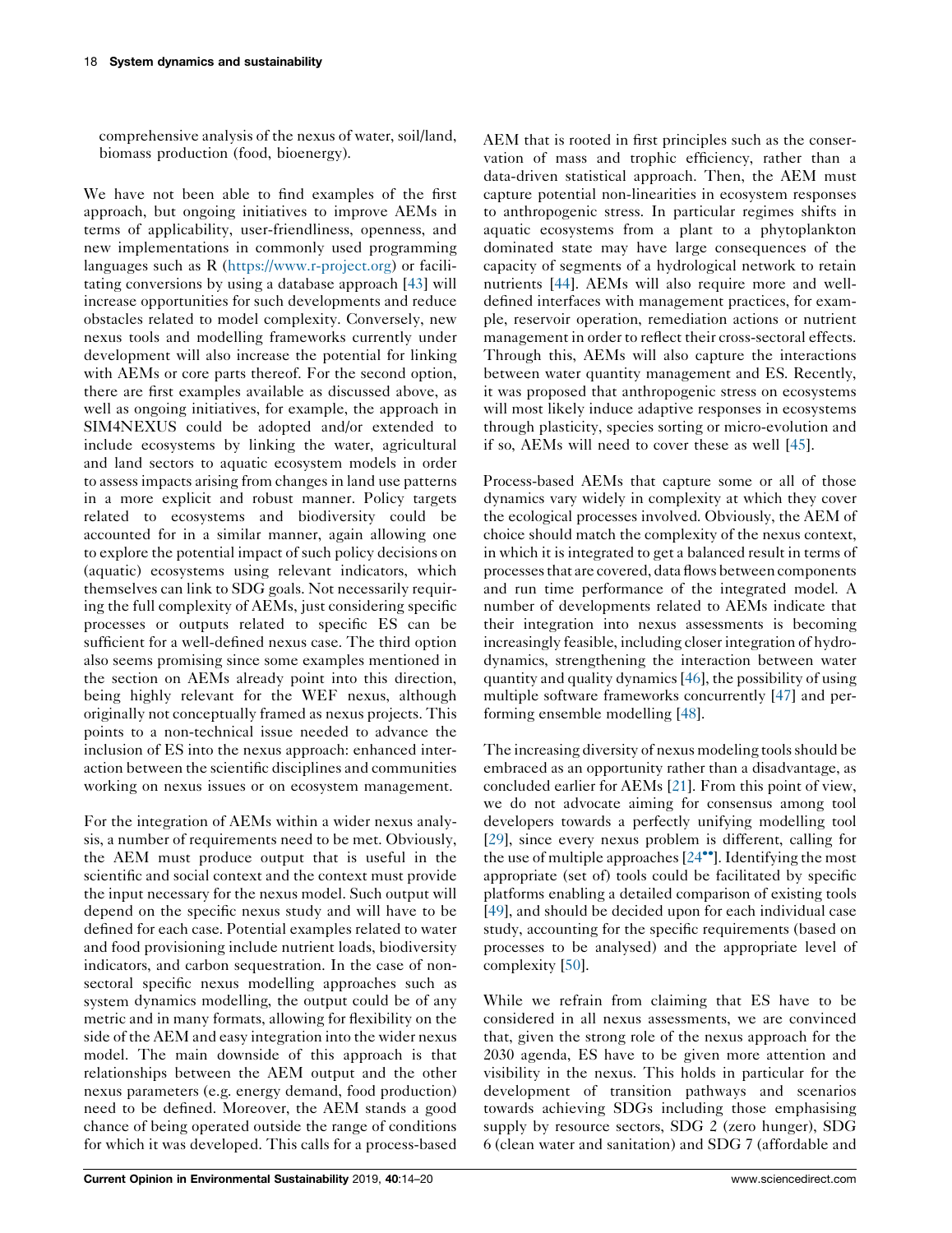<span id="page-5-0"></span>clean energy), but also those emphasising the preservaton of earth systems, SDG 13 (climate action), SDG 14 (life below water) and SDG 15 (life on land). This highlights the urgent need to have ES represented in models. When focusing on water resources management, we envision a strong future role for AEMs to include ES in the nexus approach. The required bridging between respective scientific communities would be one step towards the interdisciplinarity needed to achieve integrative nexus tools as proposed by Albrecht et al.  $[24\text{'''}]$ . Ultimately, nexus assessments might draw from model libraries within environmental observatories [[51\]](#page-6-0) to predict systems resilience and the role of ES therein.

## Conflicts of interest statement

Nothing declared.

### Acknowledgements

The graphical design of [Figure](#page-2-0) 1 was implemented by Claudia Matthias, UNU-FLORES. This is publication 6788 of the Netherlands Institute of Ecology (NIOO-KNAW).

### References and recommended reading

Papers of particular interest, published within the period of review, have been highlighted as:

- of special interest
- •• of outstanding interest
- 1. Zhang C, Chen X, Li Y, Ding W, Fu G: Water-energy-food nexus: concepts, questions and methodologies. J Clean Prod 2018, 195:625-639 <http://dx.doi.org/10.1016/j.jclepro.2018.05.194>.
- 2. Pahl-Wostl C: Governance of the water-energy-food security nexus: a multi-level coordination challenge. Environ Sci Policy 2017, 92:356-367 <http://dx.doi.org/10.1016/j.envsci.2017.07.017>.
- 3.  $\ddot{\phantom{0}}$ Bleischwitz R, Spataru C, Van Deveer SD, [Obersteiner](http://refhub.elsevier.com/S1877-3435(19)30030-2/sbref0015) M, van der Voet E, Johnson C, [Andrews-Speed](http://refhub.elsevier.com/S1877-3435(19)30030-2/sbref0015) P, Boersma T, Hoff H, van Vuuren DP: Resource nexus [perspectives](http://refhub.elsevier.com/S1877-3435(19)30030-2/sbref0015) towards the United Nations Sustainable [Development](http://refhub.elsevier.com/S1877-3435(19)30030-2/sbref0015) Goals. Nat Sustain [2018,](http://refhub.elsevier.com/S1877-3435(19)30030-2/sbref0015) 1:737.

Provides a comprehensive outline of the need for adopting a nexus perspective for achieving SDGs.

- 4. Hoff H: Stockholm Environment [InstituteUnderstanding](http://refhub.elsevier.com/S1877-3435(19)30030-2/sbref0020) the NEXUS, [Background](http://refhub.elsevier.com/S1877-3435(19)30030-2/sbref0020) Paper for the Bonn2011 Conference: The Water, Energy and Food Security Nexus2011. [Understanding](http://refhub.elsevier.com/S1877-3435(19)30030-2/sbref0020) the NEXUS, Background Paper for the Bonn2011 [Conference:](http://refhub.elsevier.com/S1877-3435(19)30030-2/sbref0020) The Water, Energy and Food [Security](http://refhub.elsevier.com/S1877-3435(19)30030-2/sbref0020) Nexus 2011.
- 5. Global Water [Partnership:](http://refhub.elsevier.com/S1877-3435(19)30030-2/sbref0025) Integrated Water Resources [Management](http://refhub.elsevier.com/S1877-3435(19)30030-2/sbref0025) (2000) English.pdf. GWP; 2000.
- 6. Benson D, Gain AK, Rouillard JJ: Water [governance](http://refhub.elsevier.com/S1877-3435(19)30030-2/sbref0030) in a [comparative](http://refhub.elsevier.com/S1877-3435(19)30030-2/sbref0030) perspective: from IWRM to a "Nexus" approach? Water Altern [Interdiscip](http://refhub.elsevier.com/S1877-3435(19)30030-2/sbref0030) J Water Polit Dev 2015, 8:756-773.
- 7. Roidt M, Avellán T: Learning from integrated [management](http://refhub.elsevier.com/S1877-3435(19)30030-2/sbref0035) [approaches](http://refhub.elsevier.com/S1877-3435(19)30030-2/sbref0035) to implement the Nexus. J Environ Manage 2019, 237[:609-616.](http://refhub.elsevier.com/S1877-3435(19)30030-2/sbref0035)
- 8. Cai X, Wallington K, Shafiee-Jood M, Marston L: [Understanding](http://refhub.elsevier.com/S1877-3435(19)30030-2/sbref0040) and managing the [food-energy-water](http://refhub.elsevier.com/S1877-3435(19)30030-2/sbref0040) nexus – opportunities for water [resources](http://refhub.elsevier.com/S1877-3435(19)30030-2/sbref0040) research. Adv Water Resour 2018, 111[:259-273.](http://refhub.elsevier.com/S1877-3435(19)30030-2/sbref0040)
- 9.  $\bullet$ Liu J, Yang H, [Cudennec](http://refhub.elsevier.com/S1877-3435(19)30030-2/sbref0045) C, Gain AK, Hoff H, Lawford R, Qi J,<br>Strasser L, de, Yillia PT, Zheng C: **Challenges in [operationalizing](http://refhub.elsevier.com/S1877-3435(19)30030-2/sbref0045)** the water-energy-food nexus. Hydrol Sci J 2017, 62:1714-1720. Conceptualises the importance of ES in nexus assessments.
- 10. Hoff H: Integrated SDG [implementation](http://refhub.elsevier.com/S1877-3435(19)30030-2/sbref0050) how a cross-scale (Vertical) and [cross-regional](http://refhub.elsevier.com/S1877-3435(19)30030-2/sbref0050) nexus approach can complement [cross-sectoral](http://refhub.elsevier.com/S1877-3435(19)30030-2/sbref0050) (horizontal) integration. In Managing Water, Soil

and Waste Resources to Achieve Sustainable [Development](http://refhub.elsevier.com/S1877-3435(19)30030-2/sbref0050) Goals: Monitoring and [Implementation](http://refhub.elsevier.com/S1877-3435(19)30030-2/sbref0050) of Integrated Resources [Management.](http://refhub.elsevier.com/S1877-3435(19)30030-2/sbref0050) Edited by Hülsmann S, Ardakanian R. 2017.

- 11. Liu J, Hull V, [Godfray](http://refhub.elsevier.com/S1877-3435(19)30030-2/sbref0055) HCJ, Tilman D, Gleick P, Hoff H, Pahl-<br>Wostl C, Xu Z, Chung MG, Sun J e*t al*.: **Nexus [approaches](http://refhub.elsevier.com/S1877-3435(19)30030-2/sbref0055) to** global sustainable [development](http://refhub.elsevier.com/S1877-3435(19)30030-2/sbref0055). Nat Sustain 2018, 1:466-476.
- 12. United Nations: [Transforming](http://refhub.elsevier.com/S1877-3435(19)30030-2/sbref0060) Our World: The 2030 Agenda for Sustainable [Development](http://refhub.elsevier.com/S1877-3435(19)30030-2/sbref0060). UN; 2015.
- 13. Hülsmann S, [Ardakanian](http://refhub.elsevier.com/S1877-3435(19)30030-2/sbref0065) R (Eds): Managing Water, Soil and Waste Resources to Achieve Sustainable [Development](http://refhub.elsevier.com/S1877-3435(19)30030-2/sbref0065) Goals: Monitoring and [Implementation](http://refhub.elsevier.com/S1877-3435(19)30030-2/sbref0065) of Integrated Resources Management. Springer; 2018.
- 14. Steffen W, [Richardson](http://refhub.elsevier.com/S1877-3435(19)30030-2/sbref0070) K, Rockström J, Cornell SE, Fetzer I, Bennett EM, Biggs R, [Carpenter](http://refhub.elsevier.com/S1877-3435(19)30030-2/sbref0070) SR, de Vries W, de Wit CA et al.: Planetary boundaries: guiding human [development](http://refhub.elsevier.com/S1877-3435(19)30030-2/sbref0070) on a changing planet. Science 2015, 347[:1259855.](http://refhub.elsevier.com/S1877-3435(19)30030-2/sbref0070)
- 16. Fürst C, Luque S, Geneletti D: Nexus thinking how [ecosystem](http://refhub.elsevier.com/S1877-3435(19)30030-2/sbref0075) services can contribute to enhancing the [cross-scale](http://refhub.elsevier.com/S1877-3435(19)30030-2/sbref0075) and [cross-sectoral](http://refhub.elsevier.com/S1877-3435(19)30030-2/sbref0075) coherence between land use, spatial planning and [policy-making](http://refhub.elsevier.com/S1877-3435(19)30030-2/sbref0075). Int J Biodivers Sci Ecosyst Serv Manage 2017, 13[:412-421.](http://refhub.elsevier.com/S1877-3435(19)30030-2/sbref0075)
- 17. Bidoglio G, Brander L: EDITORIAL: enabling [management](http://refhub.elsevier.com/S1877-3435(19)30030-2/sbref0080) of the [water-food-energy-ecosystem](http://refhub.elsevier.com/S1877-3435(19)30030-2/sbref0080) services nexus. Ecosyst Serv 2016, 17[:265-267.](http://refhub.elsevier.com/S1877-3435(19)30030-2/sbref0080)
- 18. Rinke K, Keller PS, Kong X, Borchardt D, Weitere M: [Ecosystem](http://refhub.elsevier.com/S1877-3435(19)30030-2/sbref0085) services from inland waters and their aquatic [ecosystems](http://refhub.elsevier.com/S1877-3435(19)30030-2/sbref0085). In Atlas of [Ecosystem](http://refhub.elsevier.com/S1877-3435(19)30030-2/sbref0085) Services: Drivers, Risks, and Societal [Responses.](http://refhub.elsevier.com/S1877-3435(19)30030-2/sbref0085) Edited by Schröter M, Bonn A, Klotz S, Seppelt R, Baessler C. Springer International Publishing; [2019:191-195](http://refhub.elsevier.com/S1877-3435(19)30030-2/sbref0085).
- 19. Overton IC, Smith DM, Dalton J, [Barchiesi](http://refhub.elsevier.com/S1877-3435(19)30030-2/sbref0090) S, Acreman MC, Stromberg JC, Kirby JM: Implementing [environmental](http://refhub.elsevier.com/S1877-3435(19)30030-2/sbref0090) flows in integrated water resources [management](http://refhub.elsevier.com/S1877-3435(19)30030-2/sbref0090) and the ecosystem [approach](http://refhub.elsevier.com/S1877-3435(19)30030-2/sbref0090). Hydrol Sci J 2014, 59:860-877.
- 20. Howells M, Hermann S, Welsch M, Bazilian M, [Segerstrom](http://refhub.elsevier.com/S1877-3435(19)30030-2/sbref0095) R, Alfstad T, Gielen D, Rogner H, Fischer G, van [Velthuizen](http://refhub.elsevier.com/S1877-3435(19)30030-2/sbref0095) H et al.: [Integrated](http://refhub.elsevier.com/S1877-3435(19)30030-2/sbref0095) analysis of climate change, land-use, energy and water [strategies](http://refhub.elsevier.com/S1877-3435(19)30030-2/sbref0095). Nat Clim Change 2013, 3:621-626.
- 21. Janssen ABG, [Arhonditsis](http://refhub.elsevier.com/S1877-3435(19)30030-2/sbref0100) GB, Beusen A, Bolding K, Bruce L, [Bruggeman](http://refhub.elsevier.com/S1877-3435(19)30030-2/sbref0100) J, Couture R-M, Downing AS, Alex Elliott J, Frassl MA et al.: [Exploring,](http://refhub.elsevier.com/S1877-3435(19)30030-2/sbref0100) exploiting and evolving diversity of aquatic ecosystem models: a community [perspective](http://refhub.elsevier.com/S1877-3435(19)30030-2/sbref0100). Aquat Ecol 2015, 49[:513-548.](http://refhub.elsevier.com/S1877-3435(19)30030-2/sbref0100)
- 22. de Strasser L, [Lipponen](http://refhub.elsevier.com/S1877-3435(19)30030-2/sbref0105) A, Howells M, Stec S, Bréthaut C: A [methodology](http://refhub.elsevier.com/S1877-3435(19)30030-2/sbref0105) to assess the water energy food ecosystems nexus in [transboundary](http://refhub.elsevier.com/S1877-3435(19)30030-2/sbref0105) river basins. Water 2016, 8:59.
- 23. Bennett G, Cassin J, Carroll N: Natural [infrastructure](http://refhub.elsevier.com/S1877-3435(19)30030-2/sbref0110) investment and [implications](http://refhub.elsevier.com/S1877-3435(19)30030-2/sbref0110) for the nexus: a global overview. Ecosyst Serv 2016, 17[:293-297.](http://refhub.elsevier.com/S1877-3435(19)30030-2/sbref0110)
- 24. Albrecht TR, Crootof A, Scott CA: The [water-energy-food](http://refhub.elsevier.com/S1877-3435(19)30030-2/sbref0115) nexus:  $\bullet$ a systematic review of methods for nexus [assessment](http://refhub.elsevier.com/S1877-3435(19)30030-2/sbref0115). Environ Res Lett 2018, 13 [043002.](http://refhub.elsevier.com/S1877-3435(19)30030-2/sbref0115)

An in-depth analysis of current nexus methods and their limitations, providing also solution-oriented recommendations for new nexus tools.

- 25. Al-Saidi M, Elagib NA: Towards [understanding](http://refhub.elsevier.com/S1877-3435(19)30030-2/sbref0120) the integrative [approach](http://refhub.elsevier.com/S1877-3435(19)30030-2/sbref0120) of the water, energy and food nexus. Sci Total Environ 2017, 574[:1131-1139.](http://refhub.elsevier.com/S1877-3435(19)30030-2/sbref0120)
- 26. Daher B, Saad W, Pierce SA, Hülsmann S, Mohtar RH: [Trade-offs](http://refhub.elsevier.com/S1877-3435(19)30030-2/sbref0125) and decision support tools for FEW [nexus-oriented](http://refhub.elsevier.com/S1877-3435(19)30030-2/sbref0125) [management](http://refhub.elsevier.com/S1877-3435(19)30030-2/sbref0125). Curr Sustain Energy Rep 2017, 4:153-159.
- 27. Feng M, Liu P, Li Z, Zhang J, Liu D, Xiong L: [Modeling](http://refhub.elsevier.com/S1877-3435(19)30030-2/sbref0130) the nexus across water supply, power generation and [environment](http://refhub.elsevier.com/S1877-3435(19)30030-2/sbref0130) systems using the system dynamics [approach:](http://refhub.elsevier.com/S1877-3435(19)30030-2/sbref0130) Hehuang Region, China. J Hydrol 2016, 543[:344-359.](http://refhub.elsevier.com/S1877-3435(19)30030-2/sbref0130)
- 28. Dai J, Wu S, Han G, [Weinberg](http://refhub.elsevier.com/S1877-3435(19)30030-2/sbref0135) J, Xie X, Wu X, Song X, Jia B, Xue W, Yang Q: [Water-energy](http://refhub.elsevier.com/S1877-3435(19)30030-2/sbref0135) nexus: a review of methods and tools for [macro-assessment](http://refhub.elsevier.com/S1877-3435(19)30030-2/sbref0135). Appl Energy 2018, 210:393-408.
- 29. Kaddoura S, El Khatib S: Review of [water-energy-food](http://refhub.elsevier.com/S1877-3435(19)30030-2/sbref0140) Nexus tools to improve the Nexus modelling approach for [integrated](http://refhub.elsevier.com/S1877-3435(19)30030-2/sbref0140) policy making. Environ Sci Policy 2017, 77[:114-121.](http://refhub.elsevier.com/S1877-3435(19)30030-2/sbref0140)